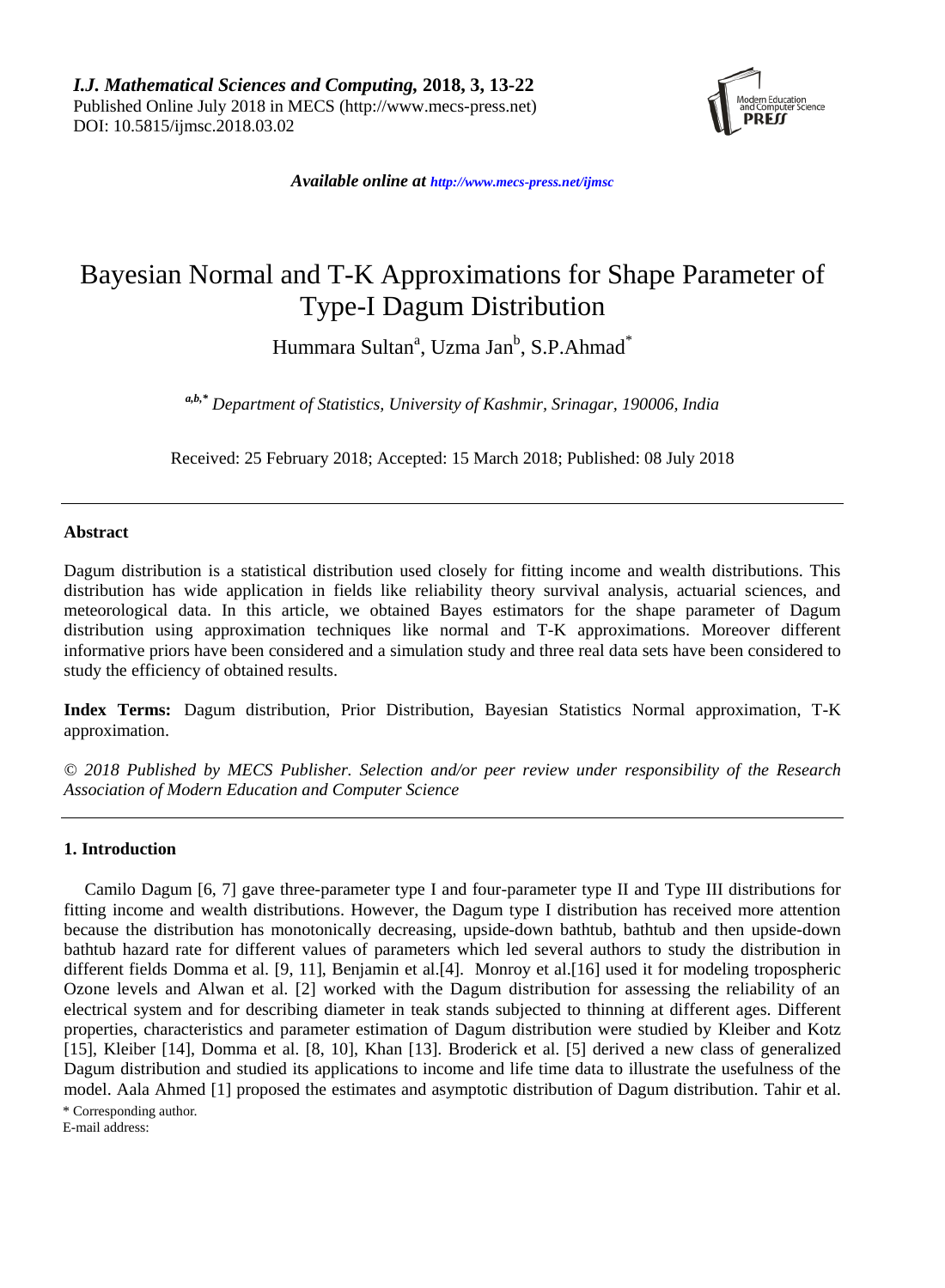[23] defined a new life time model Weibull-Dagum distribution studied its structural properties and illustrated its potentiality by means of simulation study and real life applications.

The probability density function of Dagum distribution

$$
f(y: \beta, \lambda, \gamma) = \beta \lambda \gamma y^{-\gamma - 1} (1 + \lambda y^{-\gamma})^{-\beta - 1} \; ; \, \lambda, \beta, \gamma > 0 \tag{1}
$$

where  $\gamma$  and  $\beta$  are shape parameters and  $\,\lambda$  is the scale parameter.

The likelihood function of (1.1) is given as

$$
L(y: \beta, \lambda, \gamma) = \beta^n \lambda^n \gamma^n \exp(-( \gamma + 1) \sum_{i=1}^n \ln y_i - (\beta + 1) \sum_{i=1}^n \ln(1 + \lambda y_i^{-\gamma}))
$$
 (2)

The aim of our present study is to obtain the Bayes estimates of the shape parameter of Type-I Dagum distribution using normal approximation and T-K approximation techniques under different informative priors.

#### **2. Bayesian Approximation Techniques of Posterior Modes**

Bayesian inference provides a rational method for updating beliefs in light of new information. Bayesian analysis is based on the premise that all uncertainty should be modeled using probabilities and that statistical inference should be logical conclusions based on the laws of probability. It may be noted that posterior distribution takes a ratio that involves integration in the denominator and cannot be reduced to closed form. Hence the evaluation of the posterior expectation for obtaining the Bayes estimators will be tedious. Thus, we propose the use of Bayesian approximation techniques for obtaining Bayes estimates.

If the posterior distribution  $\phi(\delta | x)$  is unimodal and roughly symmetric, it is convenient to approximate it by a normal distribution centered at the mode, yielding the approximation

$$
\phi(\delta \mid x) \sim \hat{N}\left(\hat{\delta}, \left[I(\hat{\delta})\right]^{-1}\right), \text{ where } I(\hat{\delta}) = -\frac{\partial^2 \log P(\delta \mid y)}{\partial \delta^2} \tag{3}
$$

If the mode,  $\hat{\delta}$  is in the interior parameter space, then  $I(\delta)$  is positive; if  $\hat{\delta}$  is a vector parameter, then  $I(\delta)$  is a matrix.

Tierney and Kadane [24] gave Laplace method to evaluate  $E(h(\delta) | x)$  as

$$
E(h(\delta) \mid x) \approx \frac{\phi^*}{\phi} \exp\{nh^*(\hat{\delta}^*) - nh(\hat{\delta})\},\,
$$

where

$$
-nh^{*}(\hat{\delta}^{*}) = \ln \pi(\delta | x) + \ln h(\delta), \hat{\phi}^{2} = -[nh^{*}(\hat{\delta})]^{1}, \hat{\phi}^{*2} = -[nh^{*}(\hat{\delta}^{*})]^{1}
$$

Recently Sultan et al. [19, 20, 21, 22] obtained the Bayes estimates for Topp-Leone Distribution, Kumaraswamy distribution, generalized power function distribution, and generalized gamma distribution using Bayesian approximation techniques. Naqash et al. [17] proposed a Bayesian analysis of Dagum distribution for the complete sample under different loss function and priors.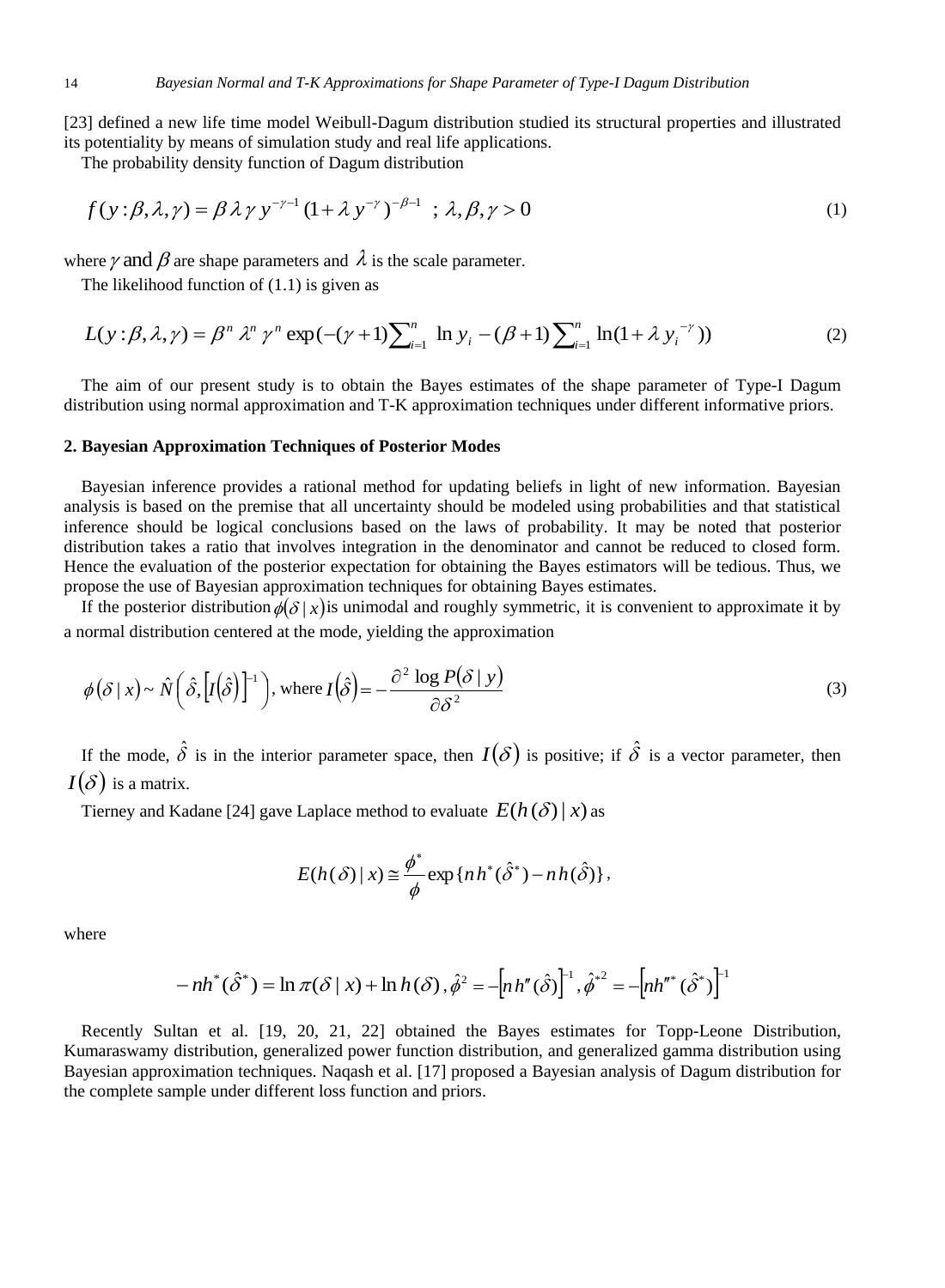# **3. Bayesian Normal Approximation for Shape Parameter of Type-I Dagum Distribution**

In this section, the estimates of shape parameter under different priors are obtained using normal approximation technique.

The normal approximations for Type-I Dagum distribution under Mukherjee- Islam Prior  $g(\beta) \propto \beta^{(b_1-1)}$ , Gamma Prior  $g(\beta) \propto \beta^{c_1-1} e^{-d_1 \beta}$ ;  $c_1, d_1 > 0$  and Inverse Levy Prior  $g(\beta) \propto \beta^{-0.5} e^{-0.5a_2 \beta}$ ;  $a_2 > 0$  are obtained as:

Posterior density of  $\beta$  under the Mukherjee-Islam Prior is

$$
\pi(\beta \mid y) \propto \beta^{n+b_1-1} \exp(-(\gamma+1) \sum_{i=1}^n \ln y_i - (\beta+1) \sum_{i=1}^n \ln(1+\lambda y_i^{-\gamma})) \tag{4}
$$

From which

$$
\hat{\beta} = \frac{\partial \ln \pi(\beta \mid y)}{\partial \beta} = \frac{n + b_1 - 1}{\sum_{i=1}^{n} \ln(1 + \lambda y_i^{-\gamma})}
$$

and

$$
\[I(\hat{\beta})\]^{1} = \frac{(n+b_{1}-1)}{\left[\sum_{i=1}^{n} \ln(1+\lambda y_{i}^{-\gamma})\right]^{2}}
$$

Therefore

$$
\pi(\beta \mid y) \sim N \left( \frac{(n+b_{1}-1)}{\left[\sum_{i=1}^{n} \ln(1+\lambda y_{i}^{-\gamma})\right]}, \frac{(n+b_{1}-1)}{\left[\sum_{i=1}^{n} \ln(1+\lambda y_{i}^{-\gamma})\right]^{2}} \right)
$$

The posterior density of  $\beta$  under the gamma prior is

$$
\pi(\beta \mid y) \propto \beta^{n+c_1-1} \exp(-(\beta+1) \sum_{i=1}^n \ln(1+\lambda y_i^{-\gamma}) - d_1 \beta)
$$
\n(5)

from which the posterior distribution can be approximated as

$$
\pi(\beta \mid y) \sim N\left(\frac{(n+c_1-1)}{[d_1 + \sum_{i=1}^{n} \ln(1+\lambda y_i^{-\gamma})]}, \frac{(n+c_1-1)}{[d_1 + \sum_{i=1}^{n} \ln(1+\lambda y_i^{-\gamma})]^2}\right)
$$
(6)

Similarly, under inverse levy prior the approximated posterior density of  $\beta$  is as

$$
\pi(\beta \mid y) \sim N\left(\frac{(n-1/2)}{\left[a_2/2 + \sum_{i=1}^n \ln(1+\lambda y_i^{-\gamma})\right]}, \frac{(n-1/2)}{\left[a_2/2 + \sum_{i=1}^n \ln(1+\lambda y_i^{-\gamma})\right]^2}\right)
$$
(7)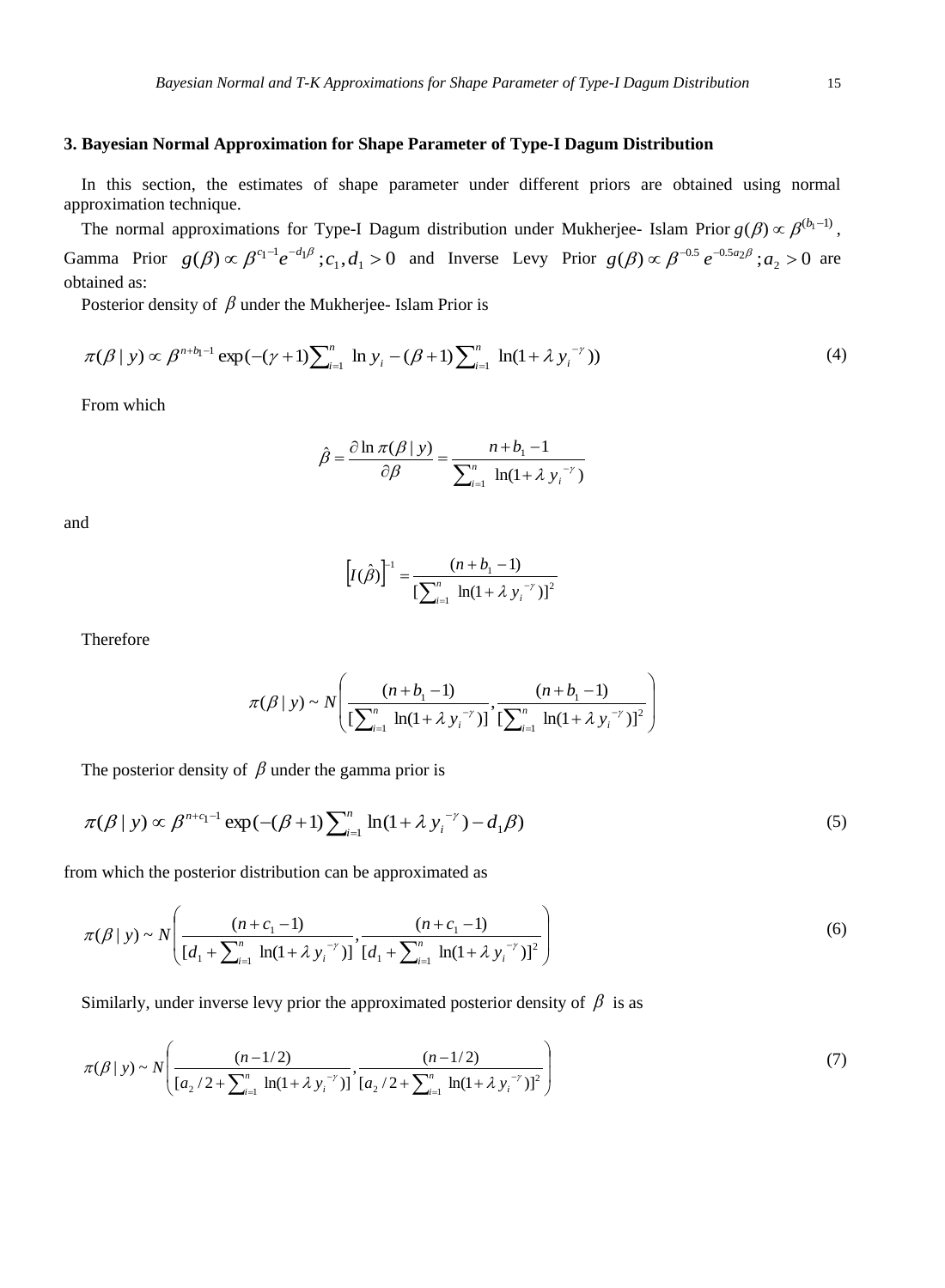## **4. T-K Approximation for shape parameter of Type-I Dagum Distribution**

This section deals with calculating the Bayesian estimates of Dagum distribution using Laplace approximation technique introduced by Tierney and Kadane in 1986s.

Under Mukherjee- Islam Prior

$$
nh(\beta) = \ln \pi(\beta | y) = (n + b_1 - 1) \ln \beta - (\beta + 1) \sum_{i=1}^{n} \ln(1 + \lambda y_i^{-\gamma})
$$

From which  $ln(1 + \lambda y_i^{-\gamma})$  $\hat{g} = \frac{\partial n h(\beta)}{\partial} = \frac{n + b_1 - 1}{\beta}$ 1 1  $\beta$   $\sum_{n=1}^{n}$   $\ln(1+\lambda v)^{-\gamma}$  $\hat{\beta} = \frac{\partial n h(\beta)}{\partial \beta} = \frac{n+b_1-1}{\sum_{n=1}^{n} h(\beta + 1)}$  $\int_{-1}^{1} \ln(1+$  $=\frac{n+b_1-}{b_1-}$  $\partial$  $=\frac{\partial}{\partial x}$  $\sum_{i=1}^{n} \ln(1+\lambda y_i)$  $\int_{i=1}^{n}$  **ln**(1+ $\lambda$  y  $\frac{n h(\beta)}{\beta \beta} = \frac{n + b_1 - 1}{\sum_{n=1}^{n} h(\beta) + \sum_{n=1}^{n} n}$  maximizes  $nh(\beta)$ . Since  $\frac{\partial^2 n h(\beta)}{\partial \beta^2} = \frac{-(n + b_1 - 1)}{\beta^2} < 0$  $\frac{n(\beta)}{\beta^2} = \frac{(n + b_1)}{\beta^2}$  $rac{\partial^2 n h(\beta)}{\partial \beta^2} = \frac{-(n+b_1-1)}{\beta^2} < 0$ 

Similarly,  $nh^*(\beta) = \ln h(\beta) + \ln \pi(\beta | y) = (n + b_1) \ln \beta - (\beta + 1) \sum_{i=1}^n \ln (1 + \lambda y_i^{-\gamma})$  $\overline{a}$  $\pi^*(\beta) = \ln h(\beta) + \ln \pi(\beta | y) = (n + b_1) \ln \beta - (\beta + 1) \sum_{i=1}^n \ln (1 + \lambda y_i)$  $nh^*(\beta) = \ln h(\beta) + \ln \pi(\beta | y) = (n + b_1) \ln \beta - (\beta + 1) \sum_{i=1}^n \ln (1 + \lambda y_i)$ 

From which 
$$
\hat{\beta}^* = \frac{\partial n h^*(\beta)}{\partial \beta} = \frac{n + b_1}{\sum_{i=1}^n \ln(1 + \lambda y_i^{-\gamma})} \text{ maximizes } nh^*(\beta) \text{ . Since } \frac{\partial^2 nh^*(\beta)}{\partial \beta^2} = \frac{-(n + b_1)}{\beta^2} < 0
$$

The maximum of  $n h(\beta)$  and  $n h^*(\beta)$  are given by

$$
n h(\hat{\beta}) = (n + b_1 - 1) \ln \left( \frac{n + b_1 - 1}{\sum_{i=1}^{n} \ln(1 + \lambda y_i^{-\gamma})} \right) - (n + b_1 - 1)
$$

 $(n + b_1)$  $ln(1 + \lambda y_i^{-\gamma})$  $(\hat{\beta}^*) = (n+b_1)\ln\left(\frac{n+b_1}{\sum_{i=1}^n (n_i + b_i)^2}\right) - (n+b_1)\ln\left(\frac{n+b_1}{\sum_{i=1}^n (n_i + b_i)^2}\right)$ 1  $p_1$ ) ln  $\frac{n + b_1}{\sum_{k=1}^n a_k}$  -  $p_2$  -  $n + b_1$ *y*  $nh^*(\hat{\beta}^*) = (n+b_1)\ln\left(\frac{n+b_1}{n}\right)$ *i n i*  $\Big|-(n+$  $\overline{\phantom{a}}$ J  $\backslash$  $\mathsf{I}$  $\mathsf{I}$  $\setminus$ ſ  $\ddot{}$  $=(n+b_1)\ln\left(\frac{n+b_1}{\sum_{n=1}^n (1+a_1)^2}\right)$  $=$ \* ( $\hat{P}$ \*  $\sum_{i=1}^{n} \ln(1 + \lambda y_i^{-\gamma})$  $f(x) = (n+b_1) \ln \left| \frac{n+b_1}{n} \right|$   $-(n+b_1)$  respectively. The estimates of variance are given by

$$
\phi^{-2} = \frac{-\partial^2 n \, h(\beta)}{\partial \beta^2} \bigg|_{\beta = \hat{\beta}} = \frac{\left[\sum_{i=1}^n \ln(1 + \lambda y_i^{-\gamma})\right]^2}{\left(n + b_1 - 1\right)} \implies \phi = \frac{\sqrt{\left(n + b_1 - 1\right)}}{\left[\sum_{i=1}^n \ln(1 + \lambda y_i^{-\gamma})\right]}
$$

and

$$
{\phi^*}^{-2} = \frac{-\partial^2 n \, h^* \left(\beta\right)}{\partial \beta^2} \Bigg|_{\beta = \hat{\beta}^*} = \frac{\left[\sum_{i=1}^n \ln(1 + \lambda \, y_i^{-\gamma})\right]^2}{\left(n + b_1\right)} \implies \phi^* = \frac{\sqrt{(n + b_1)}}{\left[\sum_{i=1}^n \ln(1 + \lambda \, y_i^{-\gamma})\right]}
$$

We have

$$
E(\beta \mid y) \cong \frac{\phi^*}{\phi} \exp\{nh^*(\hat{\beta}^*) - nh(\hat{\beta})\} = \left(\frac{n+b_1}{n+b_1-1}\right)^{n+b_1+1/2} \frac{(n+b_1-1)}{\sum_{i=1}^n \ln(1+\lambda y_i^{-\gamma})} e^{-1}
$$
(8)

Similarly, we can approximate  $E(\beta^2 | y)$ ; Here  $h(\beta) = \beta^2$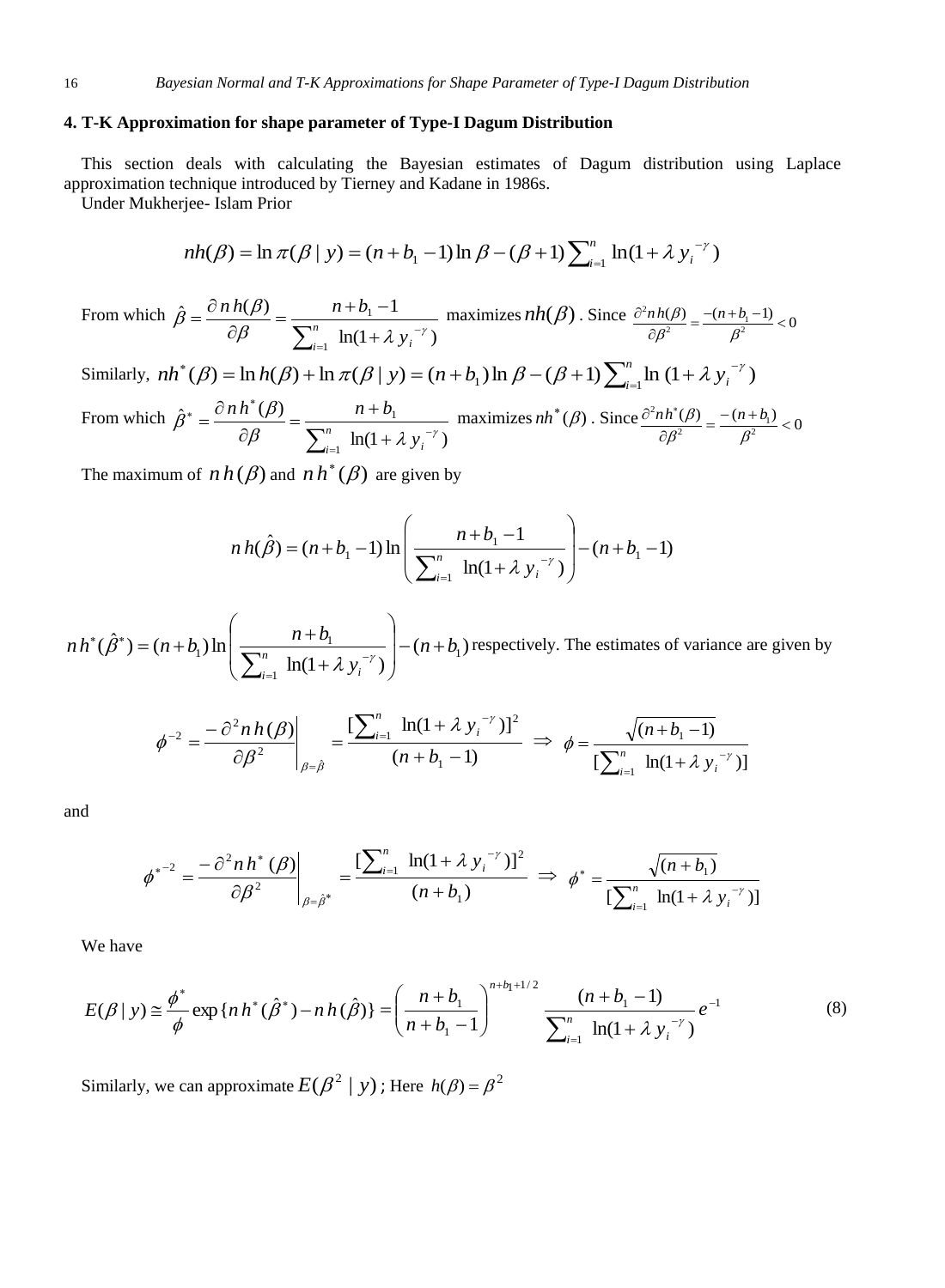$$
nh^{**}(\beta) = (n+b_1+1)\ln \beta - (\beta+1)\sum_{i=1}^n \ln(1+\lambda y_i^{-\gamma})
$$

2

from which 
$$
\hat{\beta}^{**} = \frac{\partial n h^{**}(\beta)}{\partial \beta} = \frac{n + b_1 + 1}{\sum_{i=1}^n \ln(1 + \lambda y_i^{-\gamma})}
$$
 and  $\frac{\partial^2 n h^{**}(\beta)}{\partial \beta^2} = \frac{-(n + b_1 + 1)}{\beta^2} < 0$   
\nTherefore,  $\phi^{**} = \frac{\sqrt{(n + b_1 + 1)}}{[\sum_{i=1}^n \ln(1 + \lambda y_i^{-\gamma})]}$ 

Hence, second order moment is given as

$$
E(\beta^2 \mid y) \cong \frac{\phi^{**}}{\phi} \exp\{n\,h^{**}(\hat{\beta}^{**}) - n\,h(\hat{\beta})\} = \left(\frac{n+b_1+1}{n+b_1-1}\right)^{n+b_1+1/2} \frac{((n+b_1)^2-1)}{\left[\sum_{i=1}^n \ln(1+\lambda y_i^{-\gamma})\right]^2}e^{-2}
$$

Thus, 
$$
\operatorname{var} = \left(\frac{n+b_1+1}{n+b_1-1}\right)^{n+b_1+1/2} \frac{\left((n+b_1)^2-1\right)}{\left[\sum_{i=1}^n \ln(1+\lambda y_i^{-\gamma})\right]^2} e^{-2} - \left[\left(\frac{n+b_1}{n+b_1-1}\right)^{n+b_1+1/2} \frac{(n+b_1-1)}{\sum_{i=1}^n \ln(1+\lambda y_i^{-\gamma})} e^{-1}\right]^2
$$
 (9)

Following the same procedure under gamma prior

We have

$$
E(\beta \mid y) = \left(\frac{n + c_1}{n + c_1 - 1}\right)^{n + c_1 + 1/2} \frac{(n + c_1 - 1)}{d_1 + \sum_{i=1}^n \ln(1 + \lambda y_i^{-\gamma})} e^{-1}
$$
(10)

and

$$
E(\beta^2 \mid y) = \left(\frac{n + c_1 + 1}{n + c_1 - 1}\right)^{n + c_1 + 1/2} \frac{\left((n + c_1)^2 - 1\right)}{\left[d_1 + \sum_{i=1}^n \ln(1 + \lambda y_i^{-\gamma})\right]^2} e^{-2}
$$
  
\nThus,  $\text{var} = \left(\frac{n + c_1 + 1}{n + c_1 - 1}\right)^{n + c_1 + 1/2} \frac{\left((n + c_1)^2 - 1\right)}{\left[d_1 + \sum_{i=1}^n \ln(1 + \lambda y_i^{-\gamma})\right]^2} e^{-2} - \left[\left(\frac{n + c_1}{n + c_1 - 1}\right)^{n + c_1 + 1/2} \frac{\left(n + c_1 - 1\right)}{d_1 + \sum_{i=1}^n \ln(1 + \lambda y_i^{-\gamma})} e^{-1}\right]^2$  (11)

*i i*

 $=$ 

Under inverse levy prior, we have

$$
E(\beta \mid y) = \left(\frac{n+1/2}{n-1/2}\right)^n \frac{(n+1/2)}{a_2/2 + \sum_{i=1}^n \ln(1+\lambda y_i^{-\gamma})} e^{-1}
$$
 (12)

and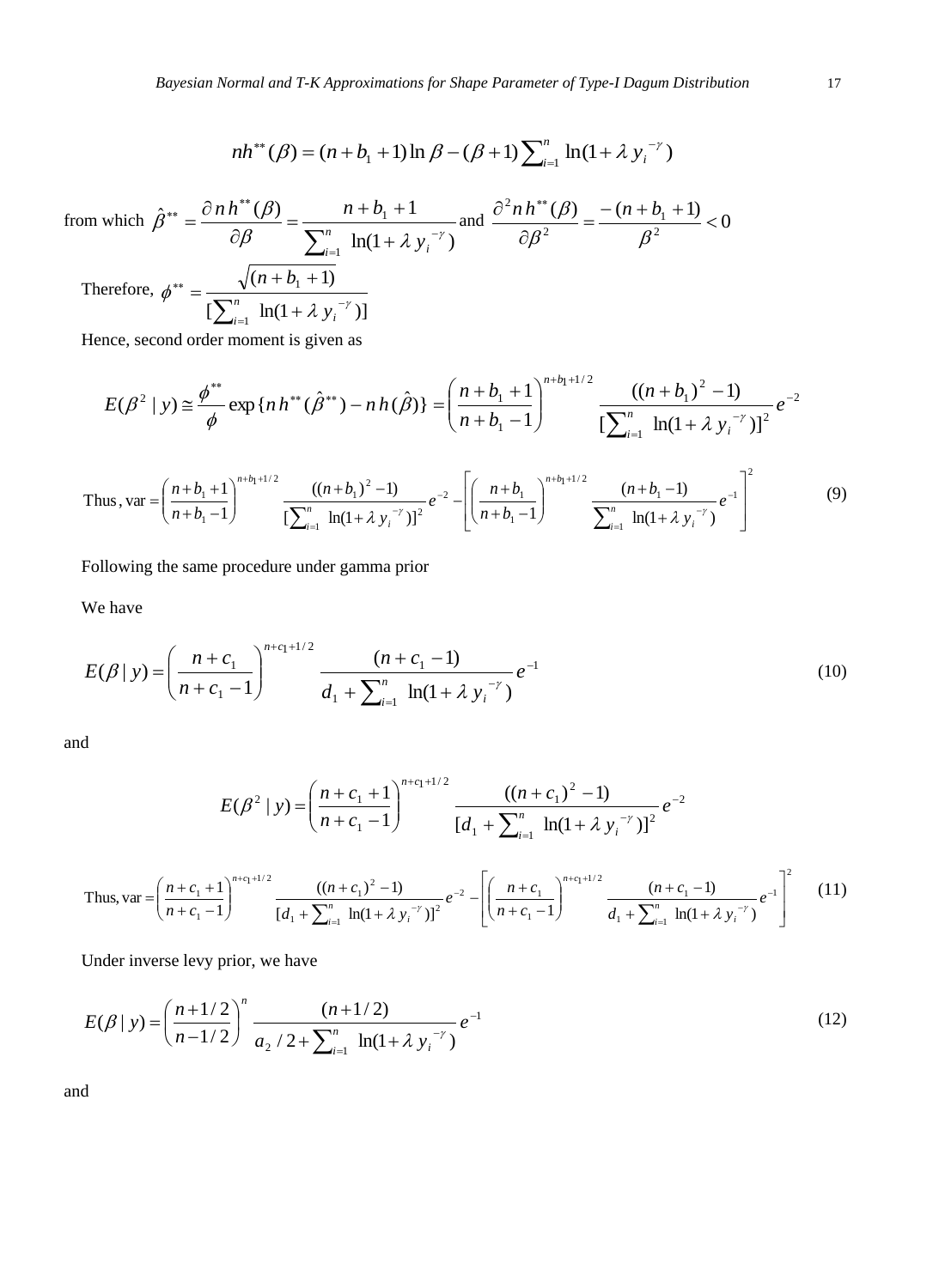$$
E(\beta^2 \mid y) = \left(\frac{n+3/2}{n-1/2}\right)^n \frac{(n+3/2)}{a_2/2 + \sum_{i=1}^n \ln(1+\lambda y_i^{-\gamma})} e^{-2}
$$
  
\nThus,  $\text{var} = \left(\frac{n+3/2}{n-1/2}\right)^n \frac{(n+3/2)}{a_2/2 + \sum_{i=1}^n \ln(1+\lambda y_i^{-\gamma})} e^{-2} - \left[\left(\frac{n+1/2}{n-1/2}\right)^n \frac{(n+1/2)}{a_2/2 + \sum_{i=1}^n \ln(1+\lambda y_i^{-\gamma})} e^{-1}\right]^2$  (13)

#### **5. Simulation Study**

For simulation study, three samples of sizes 25, 50 and 100 have been generated from Type I Dagum distribution to represent small, medium and large sizes using the R software to see the influence of various informative priors on the estimates of the shape parameter *β* of type I Dagum distribution. In order to estimate the variability of the unknown shape parameter two approximation techniques namely Normal approximation and T-K approximation have been considered. The values of the hyper parameters have been randomly chosen as 0.5, 1.0 and 2.0. Similarly, the values of the known parameters have been also been considered as 0.5, 1.0 and 2.0. The unknown shape parameter  $\beta$  to be estimated has been fixed at 2.0. In order to observe the performance of shape parameter *β* of Type I Dagum distribution, the experiment has been iterated 5000 times. The simulated results obtained have been presented in the tables 1 and 2 as given below with posterior variances enclosed in brackets.

Table 1. Posterior Estimates of Shape Parameter β of Type I Dagum Distribution Using Normal Approximation Technique for Simulated Data Sets

| $\boldsymbol{n}$ | $\gamma$       | λ              | Mukherjee Islam prior |                    |                    | Gamma Prior           |                    |                    | <b>Inverse Levy Prior</b> |                    |                    |
|------------------|----------------|----------------|-----------------------|--------------------|--------------------|-----------------------|--------------------|--------------------|---------------------------|--------------------|--------------------|
|                  |                |                | $b_1 = 0.5$           | $b_1 = 1.0$        | $b_1 = 2.0$        | $c_1 = d_1 = 0.$<br>5 | $c_1 = d_1 = 1.0$  | $c_1 = d_1 = 2.0$  | $a_2=0.5$                 | $a_2=1.0$          | $a_2 = 2.0$        |
| 25               | 0.5            | 0.5            | 1.8298<br>(0.1366)    | 1.8672<br>(0.1394) | 1.9419<br>(0.1450) | 1.7640<br>(0.1270)    | 1.7374<br>(0.1207) | 1.6895<br>(0.1097) | 1.7963<br>(0.1317)        | 1.7640<br>(0.1270) | 1.7027<br>(0.1183) |
|                  | $\mathbf{1}$   | $\mathbf{1}$   | 1.7743<br>(0.1285)    | 1.8105<br>(0.1311) | 1.8829<br>(0.1363) | 1.7123<br>(0.1196)    | 1.6883<br>(0.1140) | 1.6447<br>(0.1040) | 1.7428<br>(0.1239)        | 1.7123<br>(0.1196) | 1.6545<br>(0.1117) |
|                  | $\overline{c}$ | 2              | 2.7159<br>(0.3010)    | 2.7713<br>(0.3072) | 2.8822<br>(0.3195) | 2.5733<br>(0.2702)    | 2.4948<br>(0.2489) | 2.3591<br>(0.2140) | 2.6427<br>(0.2850)        | 2.5733<br>(0.2702) | 2.4449<br>(0.2439) |
| 50               | 0.5            | 0.5            | 1.0570<br>(0.0225)    | 1.0677<br>(0.0228) | 1.0891<br>(0.0232) | 1.0459<br>(0.0220)    | 1.0454<br>(0.0218) | 1.0444<br>(0.0213) | 1.0514<br>(0.0223)        | 1.0459<br>(0.0220) | 1.0349<br>(0.0216) |
|                  | $\mathbf{1}$   | 1              | 2.2351<br>(0.1009)    | 2.2577<br>(0.1019) | 2.3028<br>(0.1039) | 2.1857<br>(0.0965)    | 2.1601<br>(0.0933) | 2.1121<br>(0.0874) | 2.2101<br>(0.0986)        | 2.1857<br>(0.0965) | 2.1385<br>(0.0923) |
|                  | $\overline{c}$ | $\mathbf{2}$   | 3.8345<br>(0.2970)    | 3.8733<br>(0.3000) | 3.9507<br>(0.3060) | 3.6915<br>(0.2753)    | 3.5948<br>(0.2584) | 3.4207<br>(0.2294) | 3.7617<br>(0.2858)        | 3.6915<br>(0.2753) | 3.5588<br>(0.2558) |
| 100              | 0.5            | 0.5            | 2.3898<br>(0.0574)    | 2.4019<br>(0.0576) | 2.4259<br>(0.0582) | 2.3615<br>(0.0560)    | 2.3455<br>(0.0550) | 2.3147<br>(0.0530) | 2.3756<br>(0.0567)        | 2.3615<br>(0.0560) | 2.3338<br>(0.0547) |
|                  | $\mathbf{1}$   | 1              | 1.8706<br>(0.0351)    | 1.8800<br>(0.0353) | 1.8988<br>(0.0356) | 1.8532<br>(0.0345)    | 1.8453<br>(0.0340) | 1.8300<br>(0.0331) | 1.8618<br>(0.0348)        | 1.8532<br>(0.0345) | 1.8361<br>(0.0338) |
|                  | $\overline{c}$ | $\overline{2}$ | 3.8988<br>(0.1527)    | 3.9184<br>(0.1535) | 3.9575<br>(0.1550) | 3.8239<br>(0.1469)    | 3.7706<br>(0.1421) | 3.6699<br>(0.1333) | 3.8609<br>(0.1498)        | 3.8239<br>(0.1469) | 3.7518<br>(0.1414) |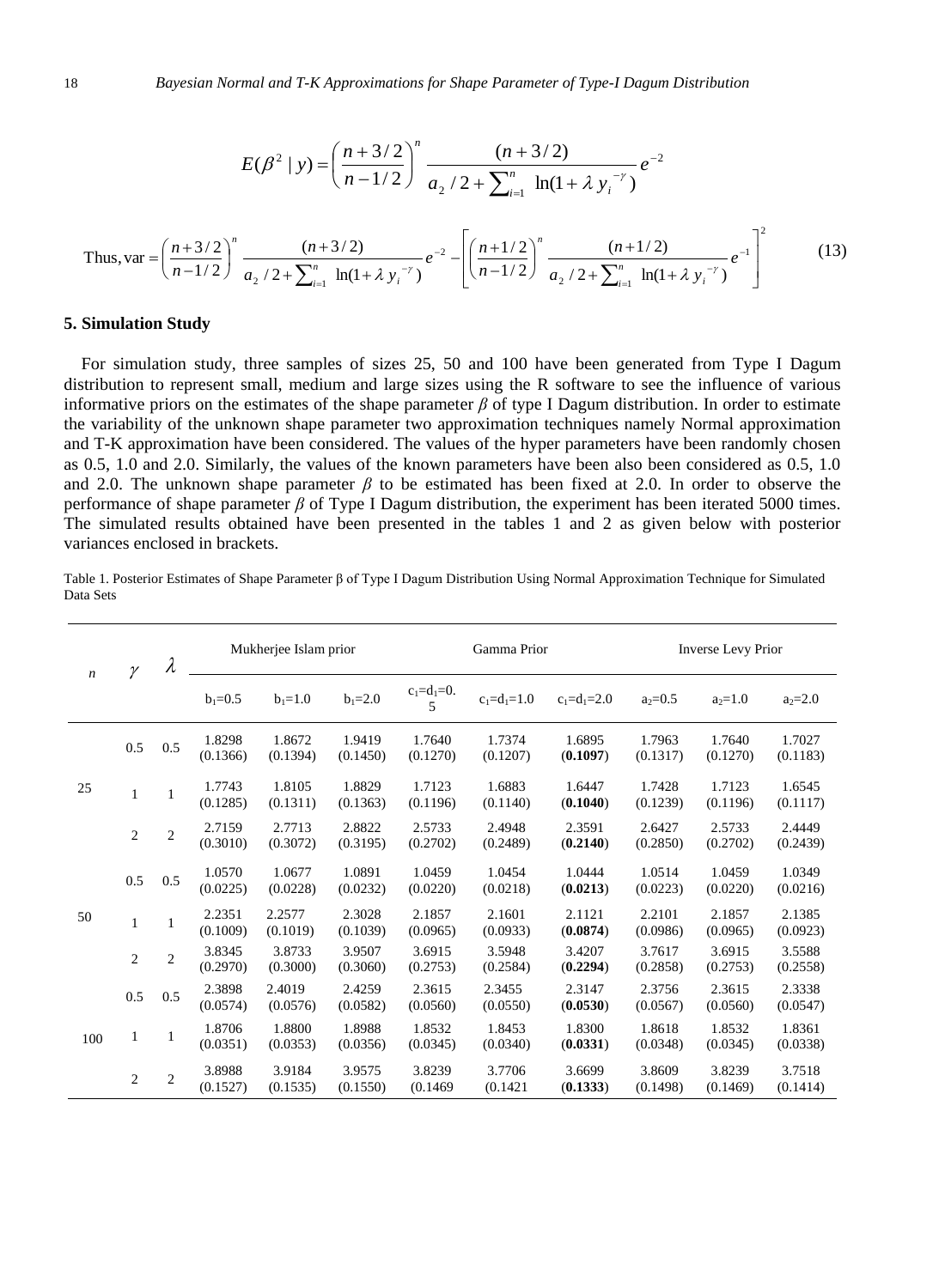Table 2. Posterior Estimates of Shape Parameter β of Type I Dagum Distribution Using T-K approximation Technique for Simulated Data Sets

| $\boldsymbol{n}$ | γ              | λ              | Mukherjee Islam prior |                    |                    | Gamma Prior        |                    |                    | <b>Inverse Levy Prior</b> |                    |                    |
|------------------|----------------|----------------|-----------------------|--------------------|--------------------|--------------------|--------------------|--------------------|---------------------------|--------------------|--------------------|
|                  |                |                | $b_1 = 0.5$           | $b_1 = 1.0$        | $b_1 = 2.0$        | $c_1 = d_1 = 0.5$  | $c_1 = d_1 = 1.0$  | $c_1 = d_1 = 2.0$  | $a_2 = 0.5$               | $a_2=1.0$          | $a_2 = 2.0$        |
| 25               | 0.5            | 0.5            | 2.2035<br>(0.1903)    | 2.2467<br>(0.1940) | 2.3331<br>(0.2015) | 2.1122<br>(0.1749) | 2.0680<br>(0.1644) | 1.9893<br>(0.1465) | 2.1569<br>(0.1823)        | 2.1122<br>(0.1749) | 2.0282<br>(0.1612) |
|                  | $\mathbf{1}$   |                | 2.2257<br>(0.1942)    | 2.2693<br>(0.1980) | 2.3566<br>(0.2056) | 2.1326<br>(0.1783) | 2.0872<br>(0.1675) | 2.0064<br>(0.1490) | 2.1782<br>(0.1860)        | 2.1326<br>(0.1783) | 2.0471<br>(0.1642) |
|                  | $\overline{c}$ | $\overline{c}$ | 5.9100<br>(1.3693)    | 6.0259<br>(1.3962) | 6.2576<br>(1.4499) | 5.2963<br>(1.0997) | 4.8922<br>(0.9202) | 4.2758<br>(0.6769) | 5.5864<br>(1.2235)        | 5.2963<br>(1.0997) | 4.7981<br>(0.9025) |
| 50               | 0.5            | 0.5            | 2.4878<br>(0.1225)    | 2.5125<br>(0.1237) | 2.5617<br>(0.1261) | 2.4280<br>(0.1167) | 2.3945<br>(0.1124) | 2.3320<br>(0.1045) | 2.4576<br>(0.1195)        | 2.4280<br>(0.1167) | 2.3710<br>(0.1113) |
|                  | $\mathbf{1}$   |                | 2.2955<br>(0.1043)    | 2.3182<br>(0.1053) | 2.3636<br>(0.1074) | 2.2445<br>(0.0997) | 2.2174<br>(0.0964) | 2.1667<br>(0.0902) | 2.2697<br>(0.1020)        | 2.2445<br>(0.0997) | 2.1957<br>(0.0954) |
|                  | 2              | $\overline{c}$ | 3.2921<br>(0.2145)    | 3.3246<br>(0.2167) | 3.3898<br>(0.2209) | 3.1881<br>(0.2012) | 3.1212<br>(0.1910) | 2.9989<br>(0.1729) | 3.2393<br>(0.2077)        | 3.1881<br>(0.2012) | 3.0906<br>(0.1891) |
| 100              | 0.5            | 0.5            | 3.1882<br>(0.1011)    | 3.2041<br>(0.1016) | 3.2358<br>(0.1026) | 3.1385<br>(0.0980) | 3.1056<br>(0.0954) | 3.0428<br>(0.0907) | 3.1632<br>(0.0995)        | 3.1385<br>(0.0980) | 3.0902<br>(0.0950) |
|                  | $\mathbf{1}$   | 1              | 1.8967<br>(0.0357)    | 1.9062<br>(0.0359) | 1.9250<br>(0.0363) | 1.8790<br>(0.0351) | 1.8709<br>(0.0346) | 1.8550<br>(0.0337) | 1.8878<br>(0.0354)        | 1.8790<br>(0.0351) | 1.8616<br>(0.0344) |
|                  | $\overline{c}$ | $\overline{c}$ | 3.5023<br>(0.1220)    | 3.5197<br>(0.1226) | 3.5545<br>(0.1238) | 3.4423<br>(0.1179) | 3.4012<br>(0.1145) | 3.3229<br>(0.1082) | 3.4720<br>(0.1199)        | 3.4423<br>(0.1179) | 3.3843<br>(0.1139) |

#### **6. Applications**

For justifying the results obtained in simulation study, three real data sets have been taken into consideration.

**Data Set I**: The first data set consists of the number of successive failures for the air conditioning system of each member in a fleet of 13 Boeing 720 jet airplanes Proschan [18]. The data is given as 194,413,90,74,55,23,97,50,359,50,130,487,57,102,15,14,10,57,320,261,51,44,9,254,493,33,18,209,41,58,60,48 ,56,87,11,102,12,5,14,14,29,37,186,29,104,7,4,72,270,283,7,61,100,61,502,220,120,141,22,603,35,98,54,100,1 1,181,65,49,12,239,14,18,39,3,12,5,32,9,438,43,134,184,20,386,182,71,80,188,230,152,5,36,79,59,33,246,1,79 ,3,27,201,84,27,156,21,16,88,130,14,118,44,15,42,106,46,230,26,59,153,104,20,206,5,66,34,29,26,35,5,82,31, 118,326,12,54,36,34,18,25,120,31,22,18,216,139,67,310,3,46,210,57,76,14,111,97,62,39,30,7,44,11,63,23,22,2 3,14,18,13,34,16,18,130,90,163,208,1,24,70,16,101,52,208,95,62,11,191,14,71.

**Data Set II:** The second data were first analyzed by Feigl and Zelen[12]. The data represent the survival times, in weeks, of 33 patients suffering from Acute Myelogenous Leukemia. The data are: 65,156, 100,134, 16, 108, 121, 4, 39, 143, 56, 26, 22, 1, 1, 5, 65, 56, 65, 17, 7, 16, 22, 3, 4, 2, 3, 8, 4, 3, 30, 4, 43

**Data Set III:** The third real data set is a subset of the data reported by Bekker et al. [3], which corresponds to the survival times (in years) of a group of patients given chemotherapy treatment alone. The data consisting of survival times (in years) for 46 patients are: 0.047,0.115, 0.121, 0.132, 0.164, 0.197,0.203, 0.260, 0.282, 0.296, 0.334, 0.395, 0.458, 0.466, 0.501, 0.507, 0.529, 0.534, 0.540, 0.641,0.644, 0.696, 0.841, 0.863, 1.099, 1.219, 1.271, 1.326, 1.447, 1.485, 1.553, 1.581, 1.589, 2.178,2.343, 2.416, 2.444, 2.825, 2.830, 3.578, 3.658, 3.743, 3.978, 4.003, 4.033.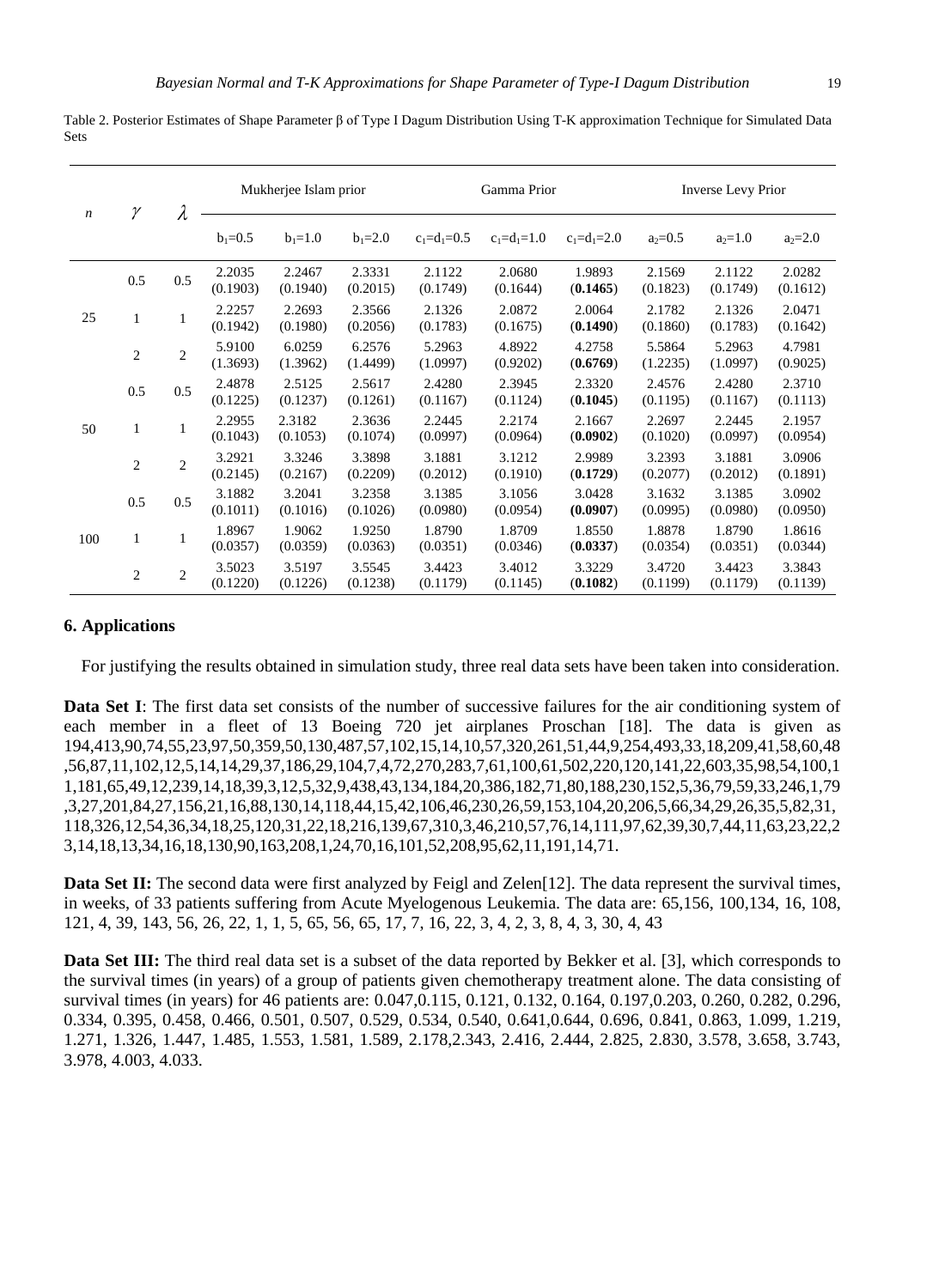2 2

1 1

2 2

1 1

2 2

 $0.5$   $0.5$   $0.5$   $0.42257$ 

 $0.5$  0.5  $^{2.0588}_{0.0052}$ 

*Data Set II*

*Data Set III*

47.9877 (12.2817)

(1.4335)

7.2277 (1.6073)

8.4080 (2.1752)

(0.0952)

1.0394 (0.0242)

0.5482 (0.0067)

48.1157 (12.3144)

6.9307 (1.4556)

7.3389 (1.6321)

8.5374 (2.2087)

2.0819 (0.0963)

1.0511 (0.0245)

0.5544 (0.0068)

48.3716 (12.3799)

7.1407 (1.4997)

7.5613 (1.6815)

8.7961 (2.2756)

2.1282 (0.0984)

1.0744 (0.0250)

0.5667 (0.0069)

|               |               |     | Mukherjee Islam prior |                     |                     | Gamma Prior         |                     |                     | Inverse Levy Prior  |                     |                     |
|---------------|---------------|-----|-----------------------|---------------------|---------------------|---------------------|---------------------|---------------------|---------------------|---------------------|---------------------|
|               |               |     | $b_1 = 0.5$           | $b_1 = 1.0$         | $b_1 = 2.0$         | $c_1 = d_1 = 0.5$   | $c_1 = d_1 = 1.0$   | $c_1 = d_1 = 2.0$   | $a_2 = 0.5$         | $a_2=1.0$           | $a_2 = 2.0$         |
| Data<br>Set I | $0.5^{\circ}$ | 0.5 | 12.0145<br>(0.7698)   | 12.0465<br>(0.7719) | 12.1106<br>(0.7760) | 11.6415<br>(0.7228) | 11.3211<br>(0.6817) | 10.7348<br>(0.6097) | 11.8250<br>(0.7457) | 11.6415<br>(0.7228) | 11.2910<br>(0.6799) |
|               |               |     | 22.3486<br>(2.6637)   | 22.4081<br>(2.6708) | 22.5273<br>(2.6850) | 21.0916<br>(2.3725) | 20.0217<br>(2.1322) | 18.1909<br>(1.7508) | 21.7019<br>(2.5118) | 21.0916<br>(2.3725) | 19.9685<br>(2.1266) |

42.5435 (9.6530)

6.1770 (1.1740)

6.5044 (1.3017)

7.4450 (1.7054)

2.0122 (0.0909)

1.0274 (0.0237)

0.5449 (0.0066)

38.3107 (7.8069)

5.7277 (0.9941)

6.0037 (1.0922)

6.7826 (1.3940)

1.9898 (0.0879)

1.0271 (0.0234)

0.5476 (0.0066)

31.9946 **(5.4161)**

5.0285 (0.9941)

5.2335 (**0.8055**)

5.7967 (**0.9883**)

1.9479 (**0.0824**)

1.0265 (**0.0229**)

0.5531 (0.0066)

45.1019 (10.8490)

6.4852 (1.2941)

6.8470 (1.4425)

7.8972 (1.9189)

2.0352 (0.0930)

1.0334 (0.0239)

0.5465 (0.0067)

42.5435 (9.6530)

6.1770 (1.1740)

6.5044 (1.3017)

7.4450 (1.7054)

2.0122 (0.0909)

1.0274 (0.0237)

0.5449 (0.0066) 38.2088 (7.7862)

5.6410 (**0.9791**)

5.9127 (1.0757)

6.6798 (1.3729)

1.9677 (0.0870)

1.0157 (0.0231)

0.5415 (**0.0065**)

Table 3. Posterior Estimates of Shape Parameter β of Type I Dagum Distribution using Normal Approximation Technique for three Real Data Sets

Table 4. Posterior Estimates of Shape Parameter β of Type I Dagum Distribution using T-K approximation Technique for three Real Data Sets

|                           | γ              | λ              | Mukherjee Islam prior |                      |                      | Gamma Prior         |                     |                     | <b>Inverse Levy Prior</b> |                     |                     |
|---------------------------|----------------|----------------|-----------------------|----------------------|----------------------|---------------------|---------------------|---------------------|---------------------------|---------------------|---------------------|
|                           |                |                | $b_1 = 0.5$           | $b_1 = 1.0$          | $b_1 = 2.0$          | $c_1 = d_1 = 0.5$   | $c_1 = d_1 = 1.0$   | $c_1 = d_1 = 2.0$   | $a_2 = 0.5$               | $a_2=1.0$           | $a_2 = 2.0$         |
| Data                      | 0.5            | 0.5            | 12.0786<br>(0.7739)   | 12.1106<br>(0.7760)  | 12.1747<br>(0.7801)  | 11.7036<br>(0.7266) | 11.3813<br>(0.6853) | 10.7917<br>(0.6129) | 11.8881<br>(0.7497)       | 11.7036<br>(0.7266) | 11.3512<br>(0.6835) |
| Set I                     | 1              | 1              | 22.4678<br>(2.6779)   | 22.5274<br>(2.6850)  | 22.6466<br>(2.6993)  | 21.2041<br>(2.3852) | 20.1283<br>(2.1436) | 18.2872<br>(1.7601) | 21.8177<br>(2.5252)       | 21.2041<br>(2.3852) | 20.0750<br>(2.1379) |
|                           | 2              | $\overline{c}$ | 48.2438<br>(12.3472)  | 48.3717<br>(12.3799) | 48.6277<br>(12.4454) | 42.7705<br>(9.7045) | 38.5145<br>(7.8484) | 32.1639<br>(5.4448) | 45.3426<br>(10.9068)      | 42.7705<br>(9.7045) | 38.4126<br>(7.8277) |
| Data<br><b>Set</b><br>II  | 0.5            | 0.5            | 7.0363<br>(1.4776)    | 7.1413<br>(1.4997)   | 7.3513<br>(1.5438)   | 6.3676<br>(1.2101)  | 5.9018<br>(1.0242)  | 5.1768<br>(0.7655)  | 6.6853<br>(1.3339)        | 6.3676<br>(1.2101)  | 5.8150<br>(1.0092)  |
|                           | 1              | 1              | 7.4507<br>(1.6568)    | 7.5619<br>(1.6815)   | 7.7842<br>(1.7310)   | 6.7051<br>(1.3418)  | 6.1861<br>(1.1253)  | 5.3878<br>(0.8292)  | 7.0582<br>(1.4869)        | 6.7051<br>(1.3418)  | 6.0951<br>(1.1088)  |
|                           | 2              | $\overline{c}$ | 8.6674<br>(2.2421)    | 8.7967<br>(2.2756)   | 9.0554<br>(2.3425)   | 7.6746<br>(1.7579)  | 6.9887<br>(1.4363)  | 5.9676<br>(1.0173)  | 8.1408<br>(1.9780)        | 7.6746<br>(1.7579)  | 6.8859<br>(1.4152)  |
| Data<br><b>Set</b><br>III | 0.5            | 0.5            | 2.1051<br>(0.0973)    | 2.1283<br>(0.0984)   | 2.1745<br>(0.1006)   | 2.0575<br>(0.0930)  | 2.0341<br>(0.0899)  | 1.9903<br>(0.0842)  | 2.0811<br>(0.0951)        | 2.0575<br>(0.0930)  | 2.0120<br>(0.0889)  |
|                           | 1              |                | 1.0628<br>(0.0248)    | 1.0745<br>(0.0250)   | 1.0978<br>(0.0256)   | 1.0505<br>(0.0242)  | 1.0499<br>(0.0239)  | 1.0488<br>(0.0234)  | 1.0566<br>(0.0245)        | 1.0505<br>(0.0242)  | 1.0385<br>(0.0237)  |
|                           | $\overline{2}$ | $\overline{c}$ | 0.5606<br>(0.0069)    | 0.5667<br>(0.0069)   | 0.5790<br>(0.0071)   | 0.5571<br>(0.0068)  | 0.5598<br>(0.0068)  | 0.5651<br>(0.0067)  | 0.5588<br>(0.0068)        | 0.5571<br>(0.0068)  | 0.5537<br>(0.0066)  |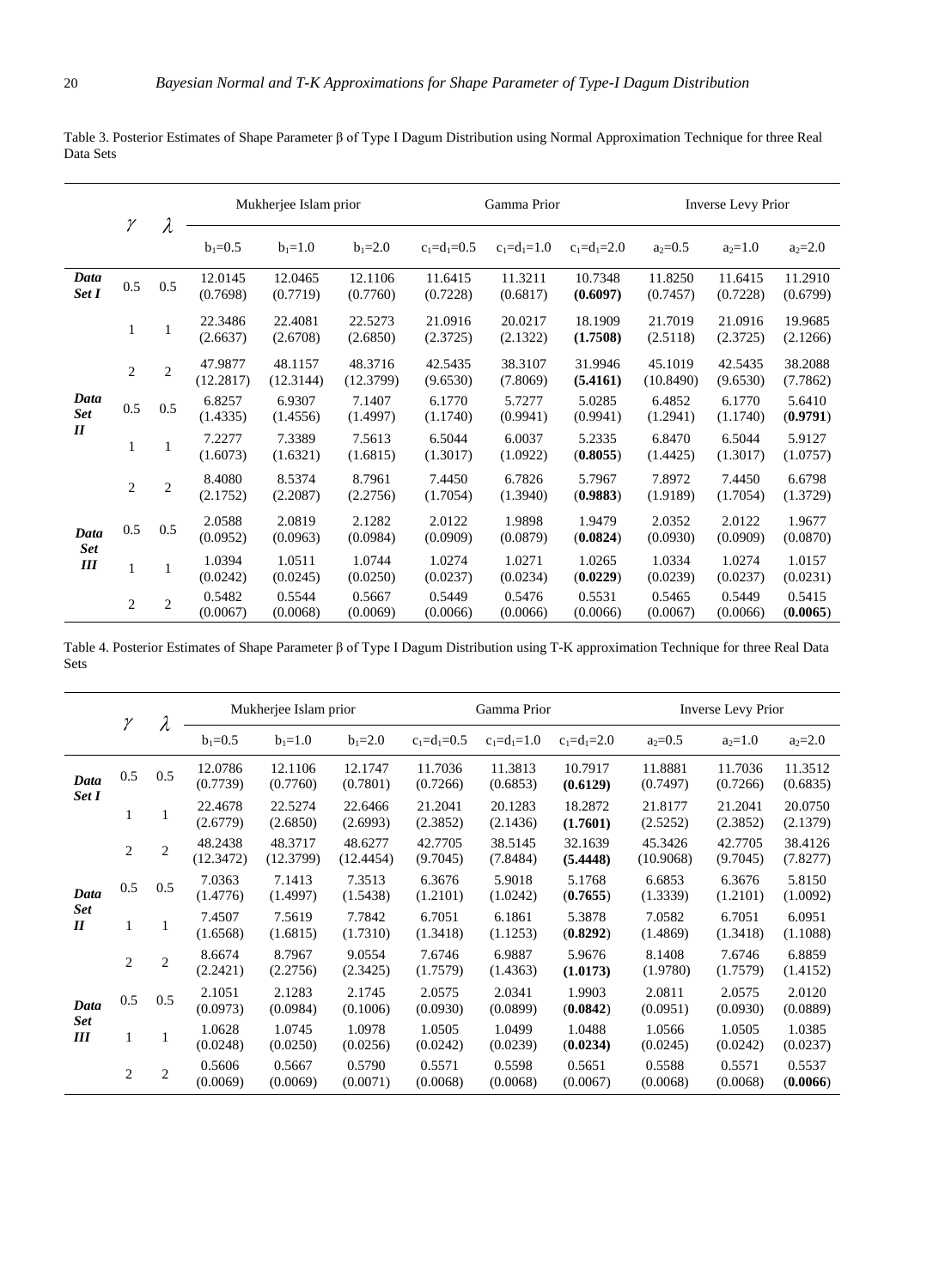#### **7. Conclusion**

While comparing the estimates of the posterior variances of the shape parameter  $\beta$  of Type I Dagum distribution using the three informative priors under the two approximation techniques, it is clearly evident that gamma prior is the best prior for the estimation of shape parameter especially when the value of the hyper parameters is taken as 2. This is because it has the minimum value of posterior variance in the simulation study which is apparent in the tables 1 and 2. Further, this prior has least value in the three real life data sets as well which confirms the efficiency of the Gamma prior as observed in the tables 3 and 4. It can also be noticed that the normal approximation technique can be preferred over the T-K approximation technique because of lesser posterior variance. Furthermore, the variability of the estimates in the tables 1 and 2 goes on decreasing as the sample size increases.

# **References**

- [1] Ahmed, A. Estimation of  $R = P(Y < X)$  for the three parameter Dagum Distribution. *J. of Stat: Adv. in Th. and Appl*. 2015, 13(2), 167-178.
- [2] Alwan, F.M., Baharum, A., Hassan, G.S. Reliability measurement for mixed mode failures of 33/11 kilovolt electric power distribution stations. *PLOS ONE.* 2013, 8,1–8.
- [3] Bekker, A., Roux, J. & Mostert, P. A generalization of the compound Rayleigh distribution: using a Bayesian method on cancer survival times. *Comm. in Stat.-Th. and Meth*. 2000, 29(7), 1419-1433.
- [4] Benjamin, S.M., Humberto, V.H., Barry, C.A. Use of Dagum Distribution for Modeling Tropospheric Ozone levels. *J. Environ. Stat*. 2013, 5(5).
- [5] Broderick, O.O., Shujiao, H., Mavis,P. A new class of generalized dagum distribution with applications to income and lifetime data. *J. Stat. and Eco. Meth*. 2014, 3(2)
- [6] Dagum, C. A New Model of Personal Income Distribution: Specification and Estimation. *Economie Appliqu´ee;* 1977, 30,413–437.
- [7] Dagum, C. The Generation and Distribution of Income, The Lorenz Curve and the Gini Ratio. *Economie Appliqu´ee*. 1980, 33:327–367.
- [8] Domma F., Latorre, G., Zenga, M. The Dagum Distribution in Reliability Analysis. *Statistica and Applicazioni*, 2012, 10(2), 97–113.
- [9] Domma, F. L'andamento della hazard function nel modello di Dagum a tre parametri. *Quaderni di Statistica,* 2002, 4, 1-12.
- [10] Domma, F., Giordano S., Zenga, M. The Fisher information matrix on a type II doubly censored sample from a Dagum distribution. *Appl. Mathe. Sci.*2013*,*7, 3715–3729.
- [11] Domma, F., Perri, P.F. Some developments on the log-Dagum distribution. *Stat. Meth. and Appli*. 2009, 18,205–220.
- [12] Feigl, P. and Zelen, M. Estimation of exponential probabilities with concomitant information*. Biometrics*. 1965, 21, 826–838.
- [13] Khan, M.Z. Dagum, Inverse Dagum and Generalized Dagum Income Size Distributions. Unpublished M.Phil. Thesis, Department of Statistics, The Islamia University of Bahawalpur, Pakistan. 2013.
- [14] Kleiber, C. A guide to the Dagum distribution. In: Duangkamon, C. (Eds.), *Modeling Income Distributions and Lorenz Curves Series, Springer*, New York. 2008, 97–117.
- [15] Kleiber, C., Kotz, S. Statistical Size Distributions in Economics and Actuarial Sciences. *New York: Wiley. Meth and Appl*. 2003, 18, 205–220.
- [16] Monroy, B.S., Huerta, H.V., Arnold, B.C. (2013): Use of the Dagum distribution for modeling tropospheric Ozone levels. *J. Envir. Stat.* 2013, 5, 1–11.
- [17] Naqash, S., Ahmad, S.P., Ahmed, A. Bayesian Analysis of Dagum Distribution. *JRSS*.2017, 10 (1), 123- 136.